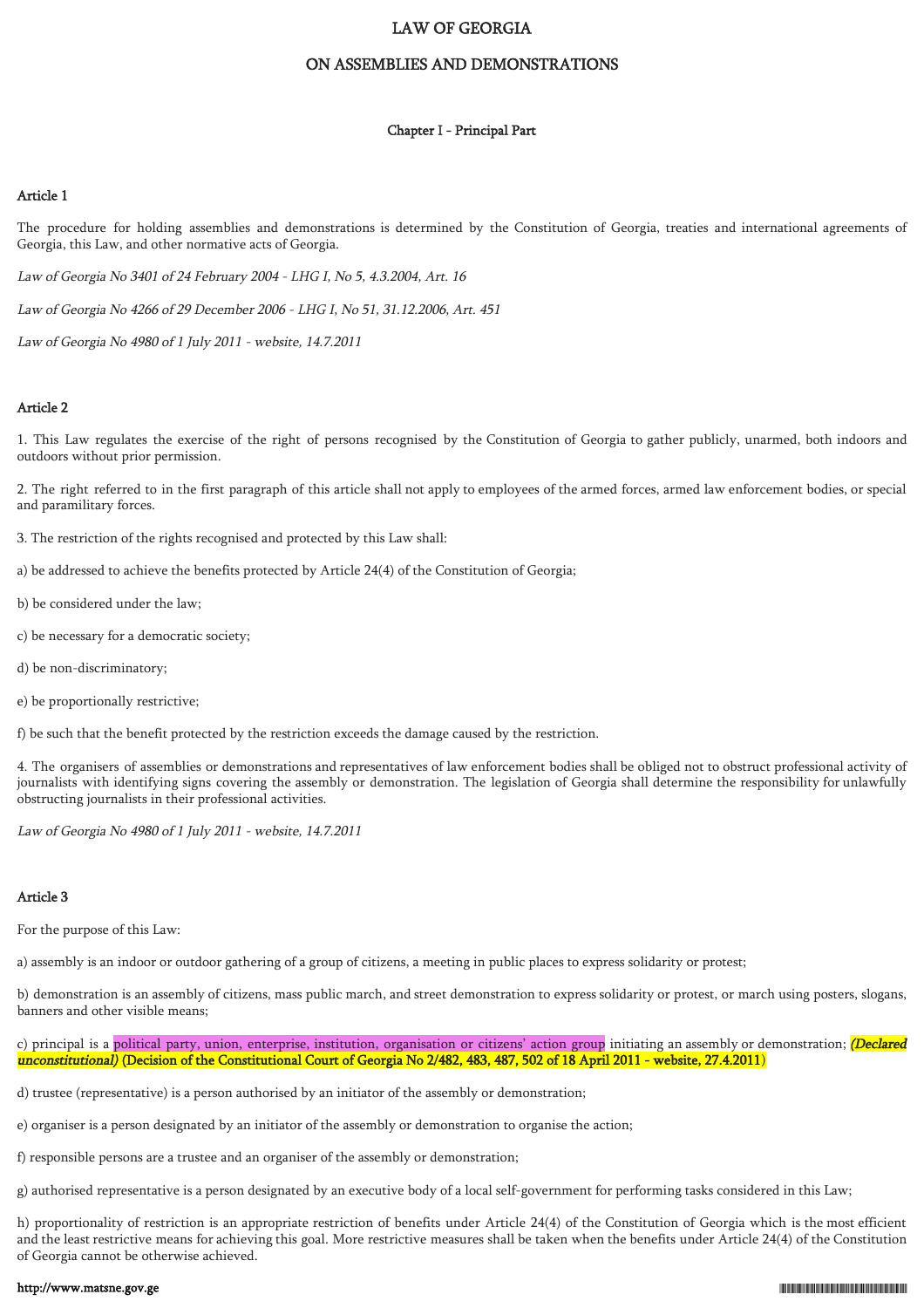Decision of the Constitutional Court of Georgia No 2/482, 483, 487, 502 of 18 April 2011 - website, 27.4.2011.

Law of Georgia No 4980 of 1 July 2011 - website, 14.7.2011

# Article 4 - Deleted

Law of Georgia No 4980 of 1 July 2011 - website, 14.7.2011

# Article 5

1. This Law considers the necessity of submitting advance notice to an executive body of a local self-government if an assembly or demonstration is to be held on the traffic roadway or obstructs traffic, except for cases when traffic is blocked due to reasons not related to assembly or demonstration.

2. In the case referred to in the first paragraph of this Article, trustee(s) shall submit an appropriate notice for organising and holding an assembly or demonstration to an executive body of a local self-government, according to the venue for the assembly or demonstration. The notice shall be signed by persons responsible for organising and holding the assembly or demonstration.

3. Foreign citizens and/or persons under the age of 18 cannot not be persons responsible for organising and holding assemblies or demonstrations.

# (Declared invalid) (Decision of the Constitutional Court of Georgia No 1//5/525 of 14 December 2012 - website, 21.12.2012)

Decision of the Constitutional Court of Georgia No 2/482, 483, 487, 502 of 18 April 2011 - website, 27.4.2011.

Law of Georgia No 4980 of 1 July 2011 - website, 14.7.2011

Decision of the Constitutional Court of Georgia No 1/5/525 of 14 December 2012 - website, 21.12.2012.

### Article 6 - Deleted

Law of Georgia No 4980 of 1 July 2011 - website, 14.7.2011

# Article 7 - Deleted

Law of Georgia No 4980 of 1 July 2011 - website, 14.7.2011

# Article 8

1. The notice of organising and holding an assembly or demonstration shall be submitted to an executive body of a local self-government not later than five days before it is held.

2. The notice shall include:

a) the form, purpose, venue or route, time of beginning and ending, date and possible number of participants of the assembly or demonstration

b) the principal's identity

c) identities, places of residence (addresses) and telephone numbers of responsible persons, as well as the date and time of submitting the notice.

3. The document certifying authorisation shall be attached to the notice. The form of ensuring emergency medical aid during the actions by the persons responsible for organising and holding assemblies or demonstrations shall be described in writing.

4. The notice shall be signed by the persons responsible for organising and holding assemblies or demonstrations.

5. The local self-government body shall refuse to receive the notice if:

a) the notice does not meet the requirements of the second paragraph of this article;

b) the form, time and venue for the assembly or demonstration coincides with another assembly or demonstration for which notice was submitted earlier; and/or with another mass demonstration;

c) the assembly or demonstration brings an essential threat to public safety and order, and to the constitutional rights and freedoms of other persons. Declared unconstitutional) (Decision of the Second Panel of Judges of the Constitutional Court of Georgia No 2/2/180-183 of 5 November 2002 - LHG IV, 19.11.2002, p.2)

6. (Deleted - 1.7.2011, No 4980)

### http://www.matsne.gov.ge 010.300.000.05.001.000.219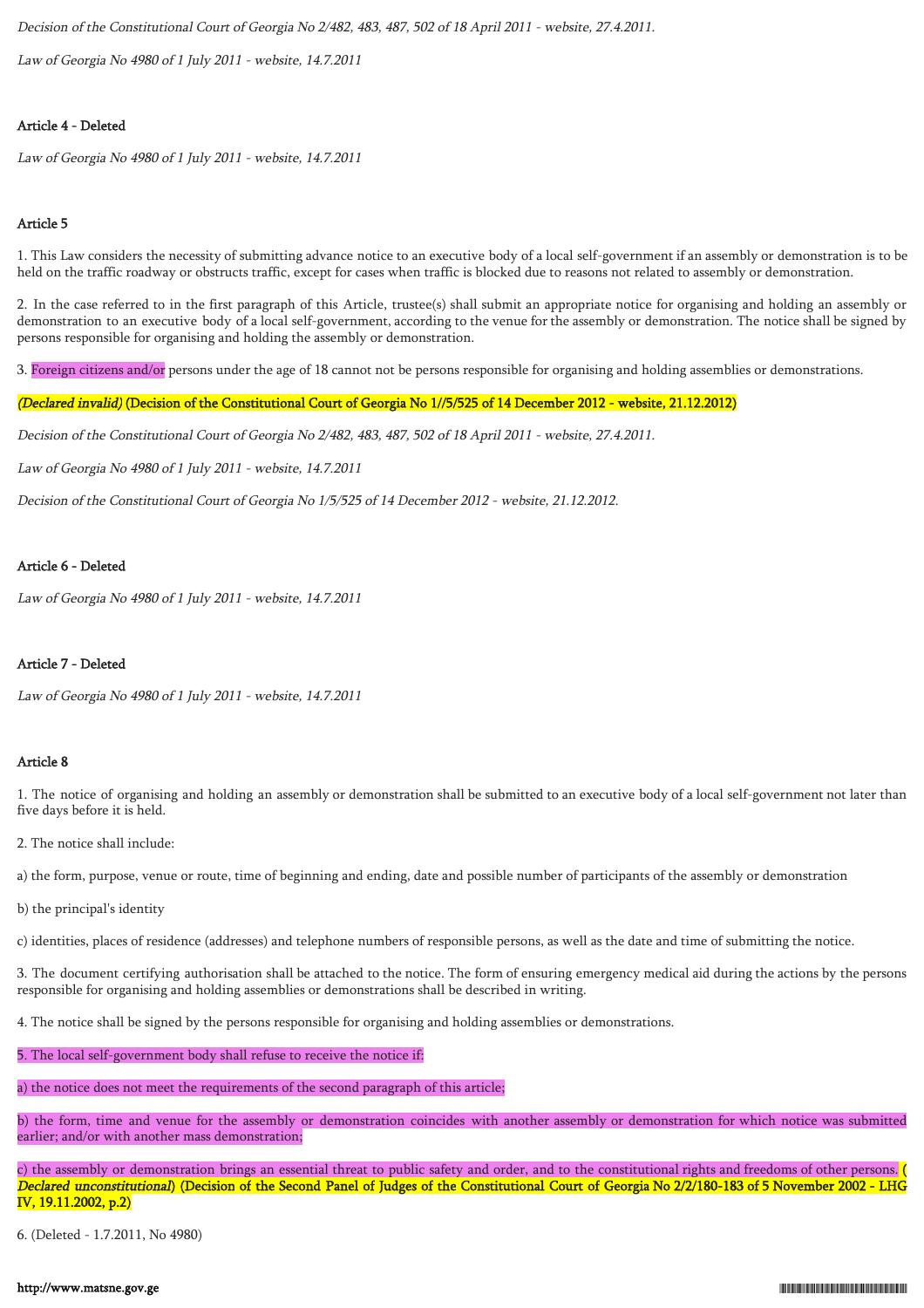7. The executive body of a local self-government shall confirm the date and time of receiving a notice on a copy of the notice immediately after receiving the notice.

8. The officials receiving the notice shall be obliged to explain the requirements of this Law to persons responsible for organising and holding assemblies or demonstrations and to warn them of possible responsibilities if these requirements are not met.

9. The assembly or demonstration shall be held at the time and place and according to the purpose and route indicated in the notice.

10. The persons responsible for organising and holding assemblies or demonstrations shall be obligated to fulfil the requirements of the legislation of Georgia and the obligations under the notice.

Law of Georgia No1392 of 15 May 1998 - The Official Gazette of the Parliament of Georgia No 19-20, 30.5.1998, p.76

Decision of the Second Panel of Judges of the Constitutional Court of Georgia No 2/2/180-183 of 5 November 2002 - LHG IV, 19.11.2002, p.2

Law of Georgia No 4980 of 1 July 2011 - website, 14.7.2011

#### Article 9

1. Holding of assemblies or demonstrations in the buildings listed below and on the territory within 20 metres radius from the entrances of such buildings shall not be permitted:

a) buildings of the Prosecutor's Office, police, penitentiary institutions, and law enforcement bodies of Georgia;

b) railway stations, airports and ports.

2. Holding of assemblies or demonstrations shall not be permitted in military units and facilities and on the territory within 100 metres radius from their entrances.

3. Blocking the entrances of buildings, motorways and railways shall be prohibited when assemblies or demonstrations are held.

4. The administrative body, in the vicinity of the building of which an assembly or demonstration is held may impose a requirement to hold the assembly or demonstration away from the building, but not more than 20 meters away, to prevent blocking the building and interruption of the operations of the institution. The decision referred to in this article shall be taken for each specific case, considering the current circumstances and public interest, according to Article 2(3) of this Law, so that the concept of the constitutional right to hold assemblies and demonstrations is not neglected.

5. The court, in the vicinity of the building of which an assembly or demonstration is held may impose a requirement to hold the assembly or demonstration away from the building, but not more than 20 meters away, to prevent blocking the building and interruption of the operations of the institution, and to ensure the independence and impartiality of the court. The decision referred to in this article shall be taken for each specific case, considering the current circumstances and public interest, according to Article 2(3) of this Law, so that the concept of the constitutional right to hold assemblies and demonstrations is not neglected.

Law of Georgia No 4266 of 29 December 2006 - LHG I, No 51, 31.12.2006, Art. 451

Law of Georgia No 1502 of 17 July 2009 - LHG I, No 21, 3.8.2009, Art. 114

Law of Georgia No 2724 9 March 2010 - LHG I, No 12, 24.3.2010, Art. 60

Decision of the Constitutional Court of Georgia No 2/482, 483, 487, 502 of 18 April 2011 - website, 27.4.2011.

Law of Georgia No 4980 of 1 July 2011 - website, 14.7.2011

Law of Georgia No 3542 of 1 May 2015 - website, 18.5.2015

### Article 10

1. To ensure public order, normal operation of state and public bodies, enterprises, institutions and organisations and transport, executive bodies of local self-government may, within three days after receipt of notice, discuss the appropriateness of changing the venue and time of holding an assembly or demonstration in the presence of the persons responsible for the organisation and holding of the assemblies and demonstrations, and may give them a written recommendation on the subject, if:

a) the assembly or demonstration poses a real threat to the normal operations of an enterprise, institution or organisation;

b) another action (the notice of which has been submitted earlier to an executive body of a local self-government) is planned in the same venue and at the same time.

2. An executive body of a local self-government shall designate an authorised representative within the period referred to in the first paragraph of this article and inform the persons in writing that are responsible for organising and holding an assembly or demonstration.

Law of Georgia No1392 of 15 May 1998 - The Official Gazette of the Parliament of Georgia No 19-20, 30.5.1998, p.76

Law of Georgia No 4980 of 1 July 2011 - website, 14.7.2011

#### http://www.matsne.gov.ge 010.300.05.000.05.000.05.000.05.000.05.000.05.0000.05.000.05.000.05.000.05.000.05.000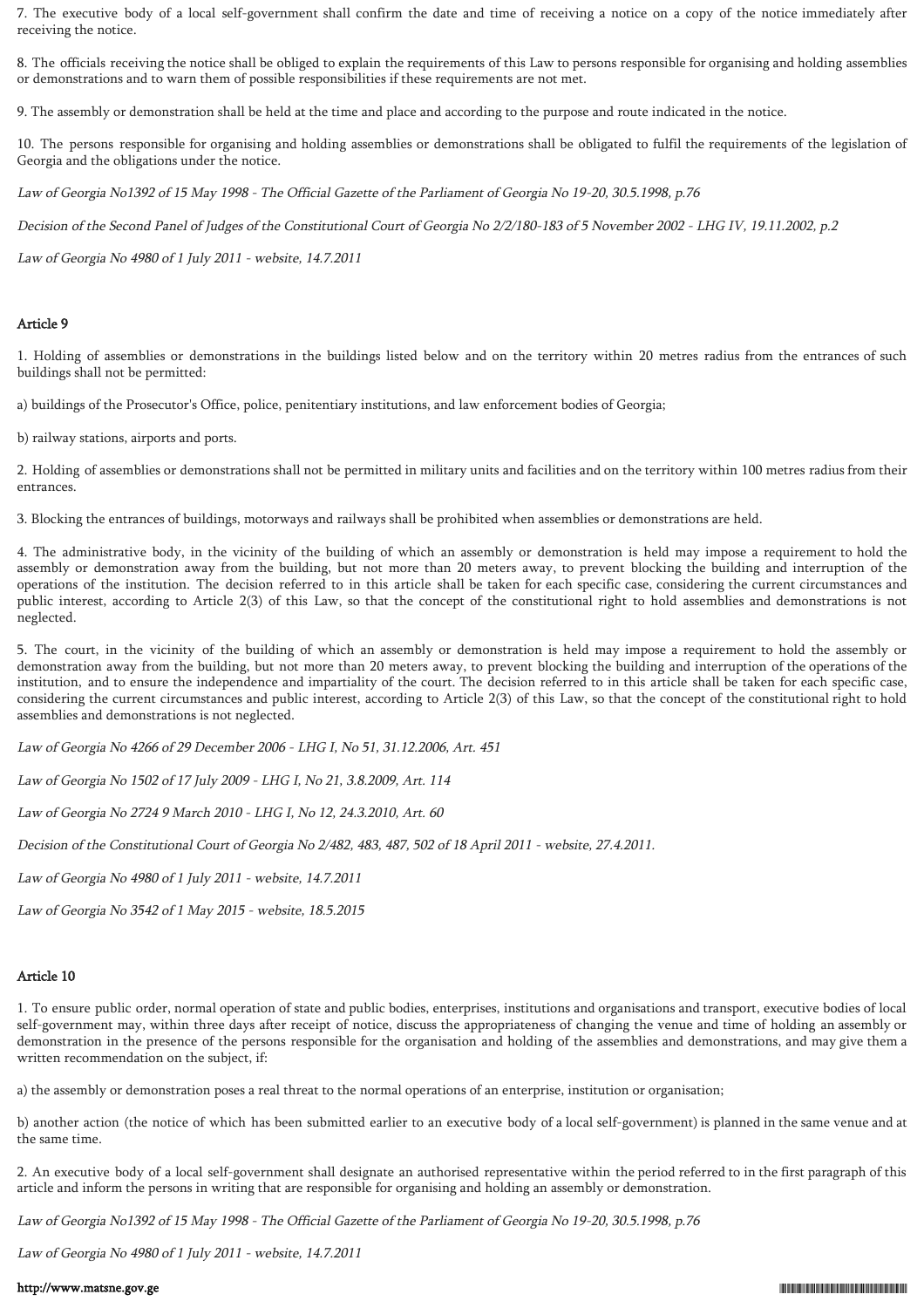# Article 11

1. During the assembly or demonstration it shall be prohibited to call for the overthrow or change of the constitutional order of Georgia by force, for the encroachment of independence and territorial integrity of the country, as well as to call for actions that are intended to propagate war or violence and that incite national, regional, religious or social hostility and pose obvious, direct and essential threat to actions considered in this article.

2. The participants of an assembly or demonstration shall be prohibited:

a) to carry fire arms, explosive, flammable and radioactive substances, or cold weapons;

b) to carry such items or substances that are or may be used to injure the life and health of participants of the assembly or demonstration, or other persons;

c) to have tear and nerve gases and/or toxic substances;

d) to have alcoholic drinks;

e) to deliberately block traffic, as well as to violate the requirements of Article  $11^1$  of this Law.

3. During an assembly or demonstration it shall be prohibited to block, visually distort, damage and/or otherwise spoil buildings and structures of historical, archaeological, architectural and/or scientific significance, as well as monuments and memorials.

Law of Georgia No 1392 of 15 May 1998 - The Official Gazette of the Parliament of Georgia No 19-20, 30.5.1998, p.76

Law of Georgia No 1502 of 17 July 2009 - LHG I, No 21, 3.8.2009, Art. 114

Law of Georgia No 4980 of 1 July 2011 - website, 14.7.2011

# Article  $11<sup>1</sup>$

1. When participants of an assembly or demonstration fully or partially block the traffic roadway, the executive body of local self-government may take a decision to unblock the traffic roadway and/or restore traffic, if it is possible to hold the assembly or demonstration otherwise considering the number of participants. When the executive body of local self-government does not or cannot exercise the powers under this paragraph, the Government of Georgia may take a decision to unblock the traffic roadway and/or restore traffic.

2. The decision referred to in the first paragraph of this article shall not be taken if it is impossible to hold the assembly or demonstration otherwise considering the number of participants, and if all the rules defined in this Law are observed.

3. The executive body of local self-government and the Government of Georgia shall take a decision referred to in the first paragraph of this article for each specific case considering current circumstances and public interest, according to the procedures defined in Article 2(3) of this Law.

4. It shall be prohibited to artificially block the traffic roadway unless it is required because of the number of participants of the assembly or demonstration. Also, it shall be prohibited to block the traffic roadway by cars, various structures and/or items.

5. When it is necessary to block the traffic roadway due to the number of participants of an assembly or demonstration, executive bodies of local selfgovernment shall be obligated to ensure the security of participants of the assembly or demonstration and specify alternative traffic routes.

Law of Georgia No 1502 of 17 July 2009 - LHG I, No 21, 3.8.2009, Art. 114

Law of Georgia No 4980 of 1 July 2011 - website, 14.7.2011

# Article 11<sup>2</sup>

1. The executive body of the appropriate local self-government shall be obligated to maintain a balance between the freedom of assembly or demonstration and the rights of persons living, working or carrying out entrepreneurial activities in places where an assembly or demonstration is held. These persons shall not be interrupted in carrying out their activities.

2. For maintaining the balance referred to in the first paragraph of this article, a restriction on time and place may be imposed according to the procedures defined in Article 2(3) of this Law and alternative options may be offered.

3. The restriction on time and place referred to in the second paragraph of this article may be imposed in the case of two separate assemblies or demonstrations.

4. The restriction considered in the second paragraph of this article shall not be applied if the rights of persons referred to in the first paragraph of this article are restricted for a short period of time.

Law of Georgia No 4980 of 1 July 2011 - website, 14.7.2011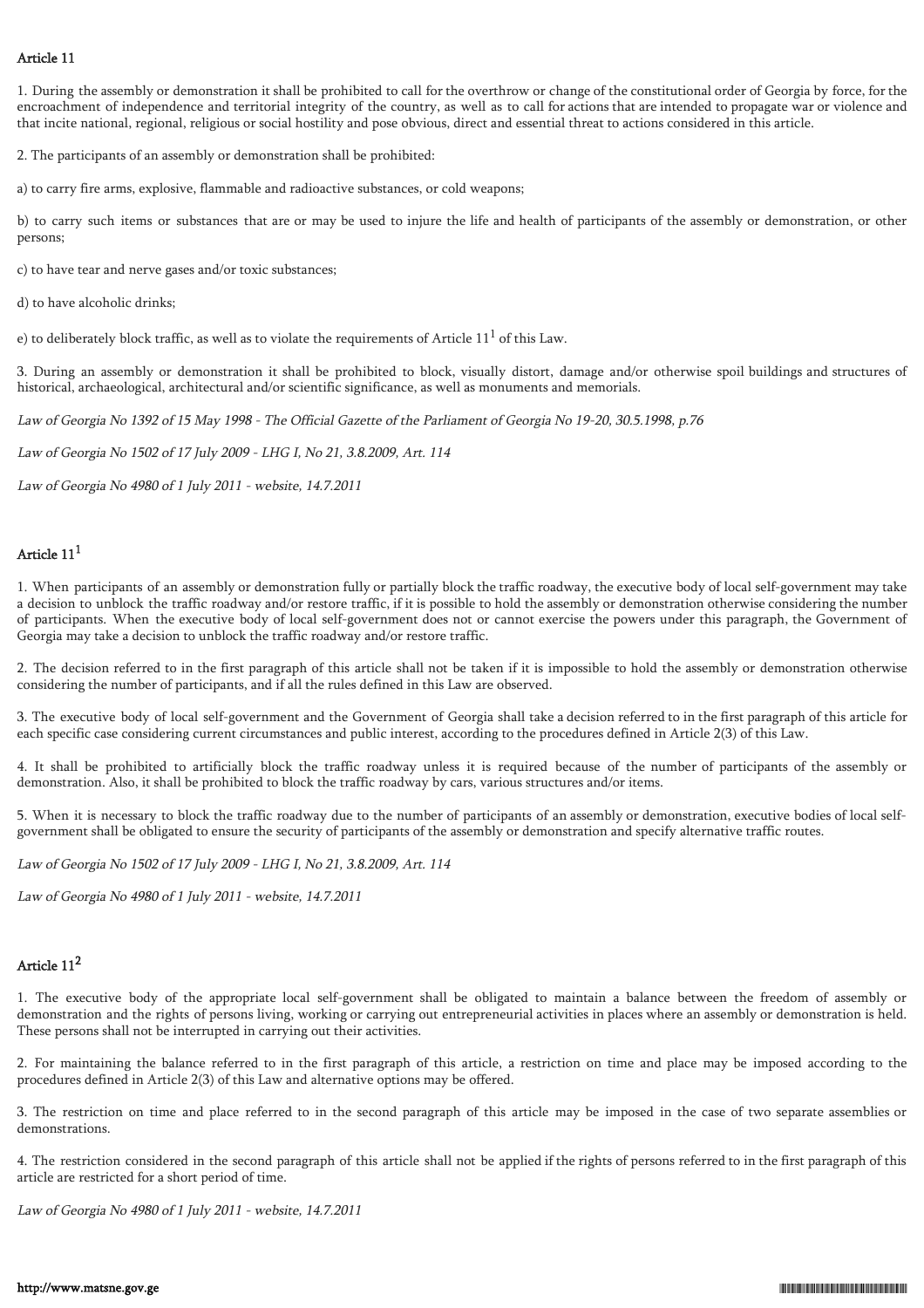# Article 12

1. Executive bodies of local self-government shall be obliged to ensure appropriate conditions for organising and holding assemblies or demonstrations and specify alternative traffic routes.

2. State institutions, officials and citizens may not obstruct the organisation and holding of assemblies or demonstrations under the procedures defined in this Law, as well as the expression of opinions by citizens.

3. (Deleted - 1.7.2011, No 4980)

Law of Georgia No 4980 of 1 July 2011 - website, 14.7.2011

# Article 13

1. If requirements of Article 11(1) and (2)(a-c) of this Law are massively violated, the assembly or demonstration shall be terminated immediately upon request of an authorised representative. If the assembly or demonstration is not terminated, law enforcement bodies shall take measures under international law and the legislation of Georgia to terminate the assembly or demonstration and disperse the participants.

2. Within 15 minutes after being warned by an authorised representative that requirements of Article 11(1) and (2)(a-c) of this Law are not massively violated, and that requirements under Article 11(2)(d) and (3) of the same Law are violated, the organiser shall be obligated to call on the participants of the assembly or demonstration to take all reasonable measures to eliminate the violations.

3. If the requirement of Article 11(2)(e) is violated and/or the decision referred to in Article 11<sup>1</sup>(1) is taken, the organiser, within 15 minutes after being warned, shall be obliged to call on the participants of the assembly or demonstration to take all reasonable measures to unblock the traffic roadway and/or restore traffic.

4. If the organiser fails to call on the participants of the assembly or demonstration to take all reasonable measures to eliminate violations under the second and third paragraphs of this article within 15 minutes after being warned, he/she shall be held responsible under the legislation of Georgia.

5. A participant of assembly or demonstration shall be held responsible under the legislation of Georgia if he/she individually violates the requirements of Article 11 of this Law.

6. If the organiser does not fulfil the obligations defined in the second and third paragraphs of this article or if he/she has fulfilled the obligations but failed to eliminate the violation in a reasonable period of time, law enforcement bodies shall take measures under international law and the legislation of Georgia to eliminate violations, unblock the traffic roadway and/or restore traffic.

7. The decision to terminate an assembly or demonstration may be appealed in court, which within three working days shall consider the legitimacy of the decision in each instance, according to procedures defined in the legislation of Georgia.

Law of Georgia No 1502 of 17 July 2009 - LHG I, No 21, 3.8.2009, Art. 114

Decision of the Constitutional Court of Georgia No 2/482, 483, 487, 502 of 18 April 2011 - website, 27.4.2011.

Law of Georgia No 4980 of 1 July 2011 - website, 14.7.2011

#### Article 14

1. An executive body of self-government may not allow holding assembly or demonstration if there are evident data verified by the Police that the holding of the assembly or demonstration may pose a direct threat to constitutional order, or the life and health of citizens. The authorised representative shall take a decision on this matter. (Declared unconstitutional) (Decision of the Second Panel of Judges of the Constitutional Court of Georgia No 2/2/180-183 of 5 November 2002 - LHG IV, 19.11.2002, p.2)

2. The decision of an executive body of local self-government regarding the prohibition of holding assembly or demonstration may be appealed in court, which shall make a final decision within two working days.

Decision of the Second Panel of Judges of the Constitutional Court of Georgia No 2/2/180-183 of 5 November 2002 - LHG IV, 19.11.2002, p.2

Law of Georgia No 4980 of 1 July 2011 - website, 14.7.2011

# Article 15

The damage caused to the state, organisation and citizens during the holding of assemblies or demonstrations shall be compensated according to the procedures defined in legislation.

#### Article 16

The persons violating the procedures for organising and holding assemblies or demonstrations defined in this Law shall be held responsible under the legislation of Georgia.

#### http://www.matsne.gov.ge 010.300.05.000.05.000.05.000.05.000.05.000.05.0000.05.000.05.000.05.000.05.000.05.000